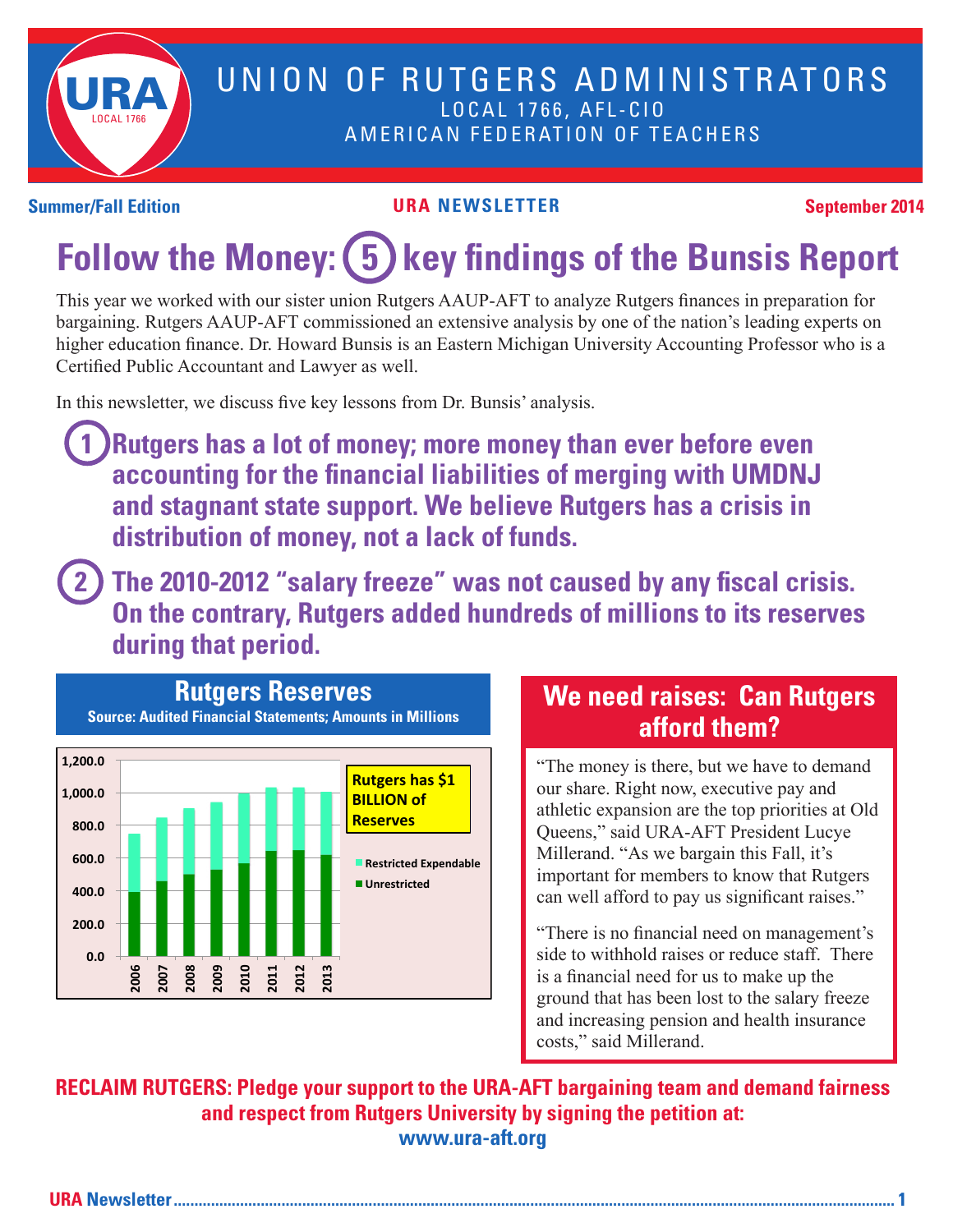# UNION OF RUTGERS ADMINISTRATORS

# **(3)** There is no "budget cutback".  $\blacksquare$

**While state support has declined, income from tuition, grants and auxiliary services have all grown.** 



# **Rutgers Fiscal Priorities—Not Fiscal Problems**

#### **By Christina Towne, AFT Rutgers Research Analyst**

Rutgers University is not broke and is actually in excellent financial shape when compared to other universities. Any budget "shortfalls" are really choices made regarding fiscal management. Rutgers appears to maintain such a large reserve in order to keep a high capacity for borrowing money (generally for capital investment and expansion) – Rutgers has \$2.1 billion in outstanding debt.

Rutgers actually has a higher credit rating (Aa3) than the state of New Jersey (A1). A state university having a better credit rating than its state government is uncommon. Moody's most recent credit rating highlighted Rutgers' "diversity of programs and revenues" as a major factor in its recent credit reports.



### **Rutgers: Total Revenue Over Time**

So why isn't Wall Street worried about the decline in state appropriations that Rutgers managers always seem to cite as the reason for poor finances? The sad reality is that state appropriations are becoming a smaller percentage of the cost of higher education everywhere. Rutgers has chosen to follow the general trend in higher education finance and become more dependent on tuition and fees.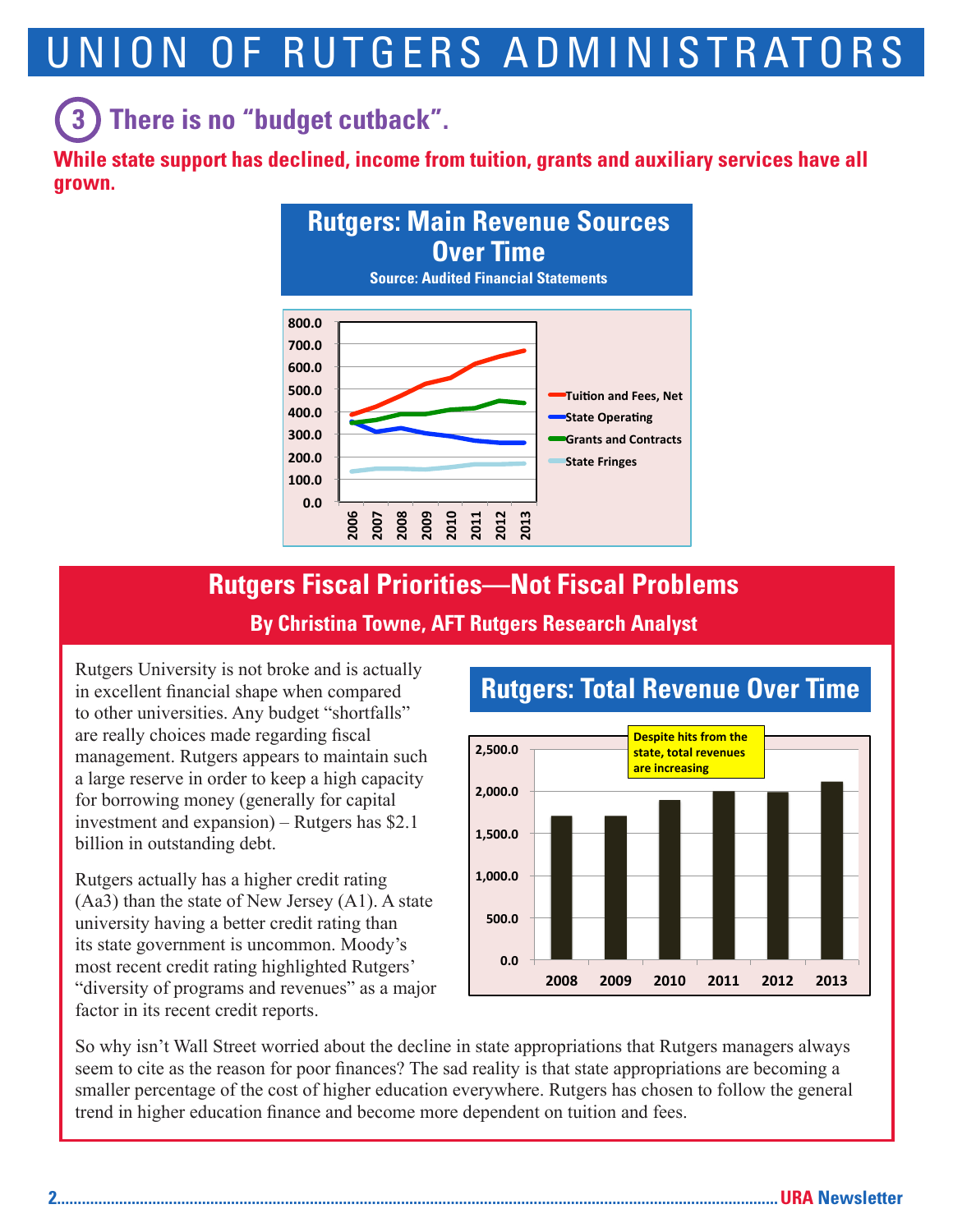# UNION OF RUTGERS ADMINISTRATORS

## **(4) Student fees and academic funds pay for sports**

**This picture will not change soon, if ever. There is no guarantee that Rutgers Football will ever be self-sustaining financially.**



### **Our Fair Share: What are we really asking for?**

Rutgers works because we do. But our paychecks do not reflect our dedication that helps Rutgers to grow and succeed as a premier research institution. Recent salary freezes combined with increasing healthcare premiums have caused financial hardship. Yet we continue to work hard for the University and students of New Jersey. Would giving us a fair salary and benefits package be much of a hardship to Rutgers' budget?

| *as of July 18, 2014 payroll information | <b>Cost of the Rutgers Strategic Plan (2014)</b><br><b>Cost of Rutgers football stadium expansion</b> |
|------------------------------------------|-------------------------------------------------------------------------------------------------------|

**URA Newsletter.............................................................................................................................................................................. 3**